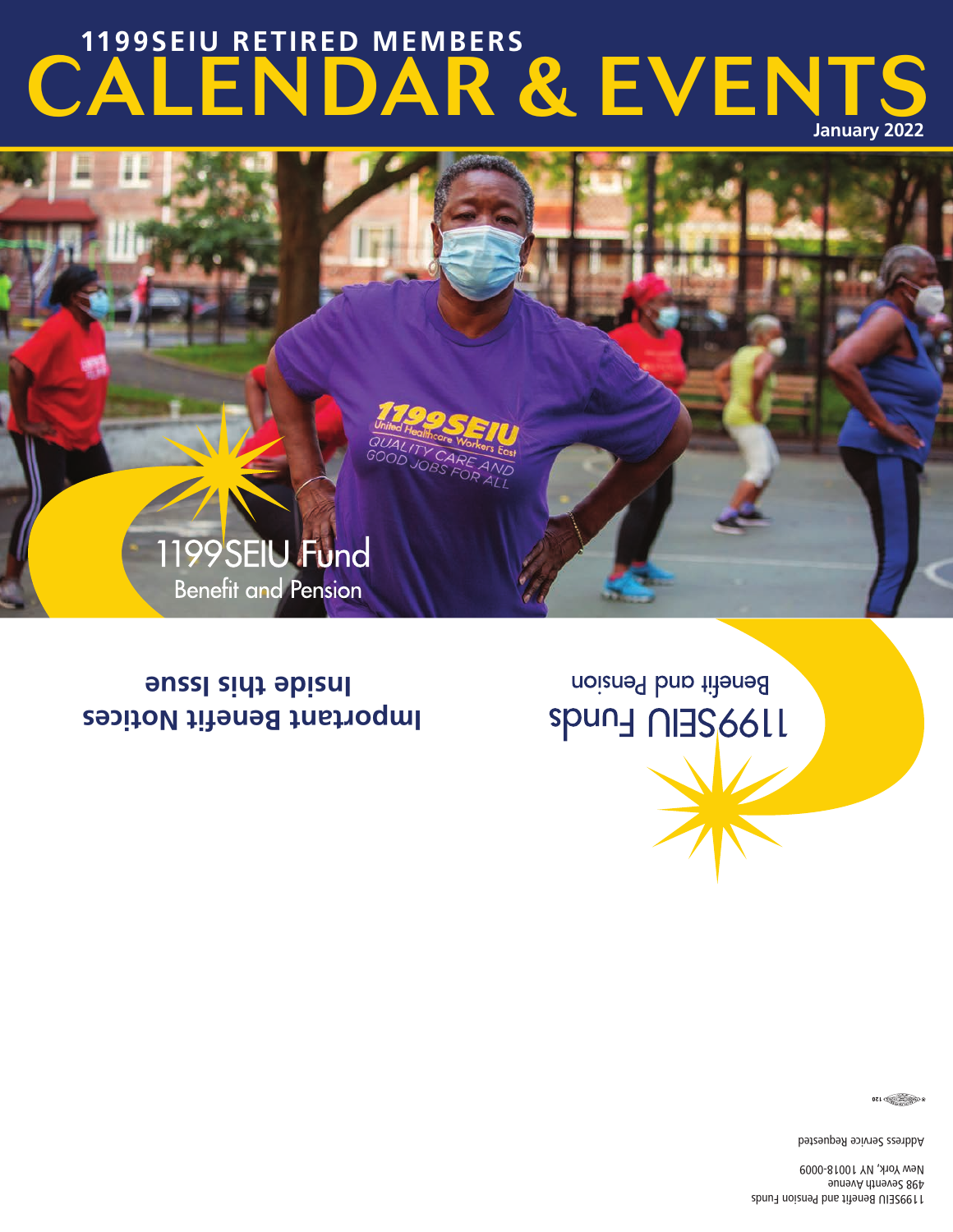## **Exercise Your Mind and Body with Tai Chi, Mindful Meditation and Chair Yoga ONLINE CLASSES**

The Retired Members Division has again partnered with Mind over Matter Fitness to bring you classes for your mental and physical well-being. View the class descriptions and join the classes online via Zoom at the links listed below. For more information, please call (646) 473-8761.

## Tai Chi

Experience a gentle breath and movement meditation to help you feel more open, limber and calm.

**Mondays at 11:00 am Dates: 1/3, 1/10, 1/17, 1/24 Zoom Link: www.1199SEIUBenefits.org/rtcc**  Meeting ID: 810 9614 8014 Passcode: 141598

## Mindful Meditation

Encourages a healthy mind-body connection with meditation and breathing techniques. **Tuesdays at 11:00 am Dates: 1/4, 1/11, 1/18, 1/25 Zoom Link: www.1199SEIUBenefits.org/mmdb**  Meeting ID: 833 2075 8796 Passcode: 010490 Call in: (929) 205-6099

## Yoga

**Tuesdays at 1:00 pm Dates: 1/4, 1/11, 1/18, 1/25 Zoom Link: www.1199SEIUBenefits.org/rsuy**  Meeting ID: 838 8144 4241 Passcode: 347758

## **Cooking for Your Health AONLINE CLASSES**

Let's get cooking! We're excited to get in the kitchen to show you how to prepare healthy meals and share tips for better eating. Each class will last one hour at the Zoom links listed below and will include a cooking demonstration with chef Sonia Jabon. Take a look at the tasty offerings you'll cook up this month!

**Thursday, January 13, at 11:00 am: Soul Satisfying Lentil Soup Recipe Link: www.1199SEIUBenefits.org/rsls Zoom Link: www.1199SEIUBenefits.org/cvbn** 

**Thursday, January 27, at 11:00 am: Simple Tofu Scramble Recipe Link: www.1199SEIUBenefits.org/rsts Zoom Link: www.1199SEIUBenefits.org/cvbn** 

### Chair Yoga

Loosen and stretch tense muscles, reduce stress, improve circulation, and build strength and balance while doing seated exercises.

**Wednesdays at 11:00 am Dates: 1/5, 1/12, 1/19, 1/26 Zoom Link: www.1199SEIUBenefits.org/rcyc**  Meeting ID: 833 7342 2539 Passcode: 784582

## Heart and Soul Afro Cardio Jam NEW

Come dance, connect and move on a soulful dance journey to the rhythms of African drums. **Wednesdays at 1:00 pm Dates: 1/5, 1/12, 1/19, 1/26 Zoom Link: www.1199SEIUBenefits.org/racj**  Meeting ID: 895 9987 4473 Passcode: 889260

### Latin Cardio Dance

An exhilarating cardio class set to Latin music that uses easy-tofollow choreography to keep you moving and grooving while toning your body and burning fat.

**Fridays at 11:00 am Dates: 1/7, 1/14, 1/21, 1/28 Zoom Link: www.1199SEIUBenefits.org/rssc**  Meeting ID: 851 0097 9301 Passcode: 229593

## **Your Funds Are Always Here for You**

Last June, we reopened our 498 Seventh Avenue headquarters and New York City-area satellite offices to members for in-person visits. Of course, you can still access your benefits at any time, 24/7, through **MyAccount** (**www.My1199Benefits.org**) or make an online appointment to speak with a Retiree Services Center Representative by visiting **www.1199SEIUBenefits.org/appt**. You may also call Retiree Services directly at (646) 473-8666. There are currently no in-person activities or meetings scheduled. If you need to visit a Funds office, you should first schedule an appointment online—also at **www.1199SEIUBenefits.org/appt**—to reduce wait times and facilitate social distancing.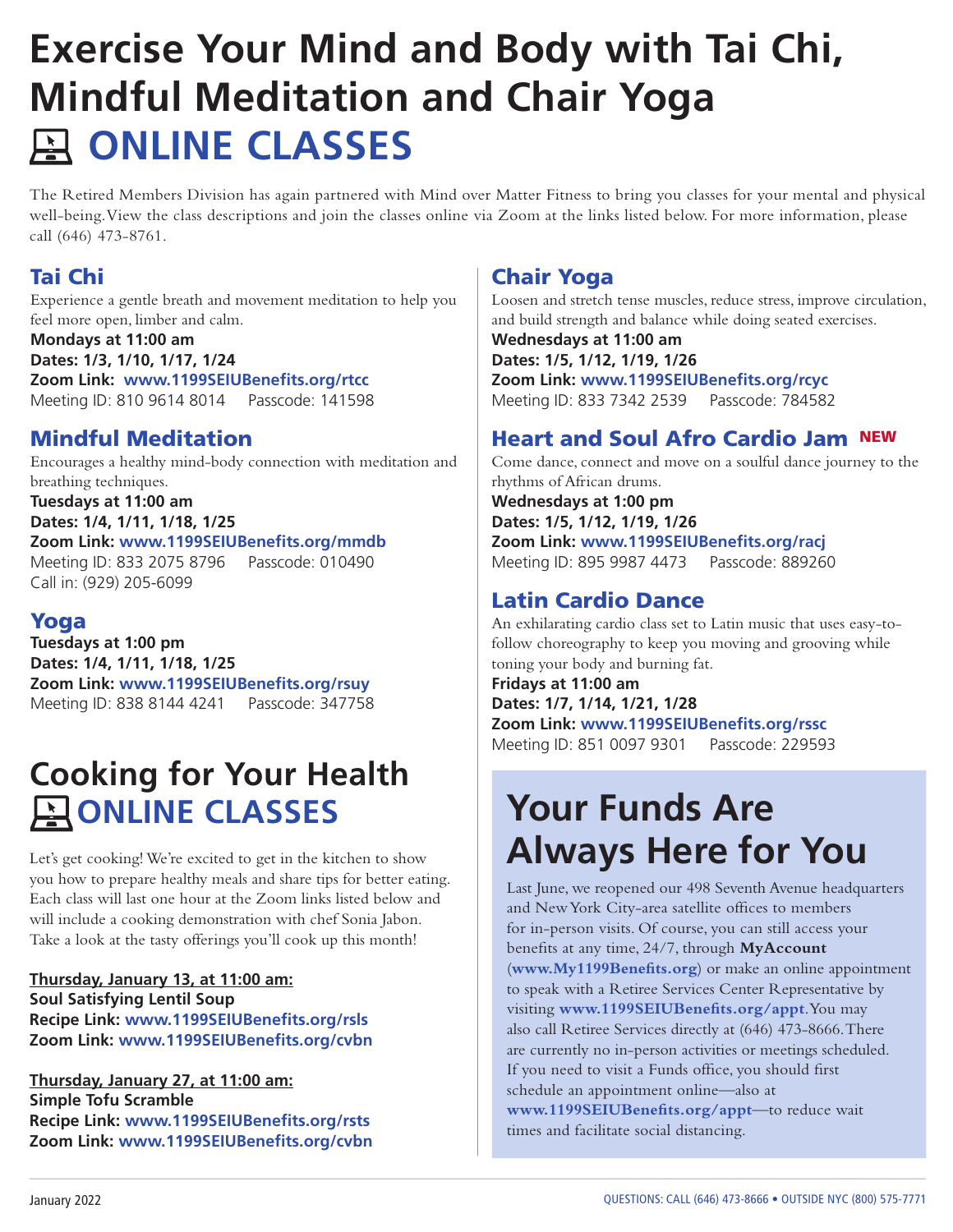## **Stay Connected with Online Chapter Meetings**

We hope you are enjoying these online meetings, using them to "connect" with friendly faces, get updates on Funds news and information about your retiree benefits. Join your chapter meeting by typing the Zoom link listed below into your Internet browser and entering the meeting ID and passcode when prompted. **OR** you can also join your meeting using the phone number listed below your chapter. Visit **www.1199SEIUBenefits.org/retiree-activities** for more details.

#### FLORIDA CHAPTERS

**Port St. Lucie** Monday, Jan. 3 • 11:00 am to 12:30 pm<br>Join Zoom Meeting: **www.1199SEIUBenefits.org/qrpa**<br>Meeting ID: 817 8018 0828 Passcode: 501074 Call in: (646) 558-8656 or (312) 626-6799

**South Palm Beach/Delray** Tuesday, Jan. 4 • 11:00 am to 12:30 pm<br>Join Zoom Meeting: **www.1199SEIUBenefits.org/rnxm**<br>Meeting ID: 876 9067 3739 Passcode: 451733 Call in: (646) 558-8656 or (301) 715-8592

**Broward – Leon Davis** Tuesday, Jan. 4 • 1:00 pm to 2:30 pm<br>Join Zoom Meeting: **www.1199SEIUBenefits.org/afde**<br>Meeting ID: 892 3828 4455 Passcode: 803665 Call in: (646) 558-8656 or (301) 715-8592

West Palm Beach Wednesday, Jan. 5 • 11:00 am to 12:30 pm<br>Join Zoom Meeting: www.1199SEIUBenefits.org/uydq<br>Meeting ID: 995 8142 9679 Passcode: 657472 Call in: (646) 558-8656 or (312) 626-6799

**Miami – Ossie Davis** Thursday, Jan. 6 • 11:00 am to 12:30 pm<br>Join Zoom Meeting: **www.1199SEIUBenefits.org/kfra**<br>Meeting ID: 871 8095 3693 Passcode: 825709 Call in: (646) 558-8656 or (312) 626-6799

**Palm Bay/Melbourne** Tuesday, Jan. 11 • 12:30 pm to 2:00 pm<br>Join Zoom Meeting: **www.1199SEIUBenefits.org/hxrc**<br>Meeting ID: 819 8713 2081 Passcode: 531003 Call in: (646) 558-8656 or (312) 626-6799

**Orlando** Wednesday, Jan. 19 • 11:00 am to 12:30 pm<br>Join Zoom Meeting: **www.1199SEIUBenefits.org/olmn**<br>Meeting ID: 854 7527 1519 Passcode: 463907 Call in: (646) 558-8656 or (301) 715-8592

**Casselberry – Doris Turner** Thursday, Jan. 20 • 11:00 am to 12:30 pm<br>Join Zoom Meeting: **www.1199SEIUBenefits.org/xtzh**<br>Meeting ID: 868 7968 6856 Passcode: 032879 Call in: (646) 558-8656 or (301) 715-8592

**Fort Myers** Monday, Jan. 24 • 11:00 am to 12:30 pm Join Zoom Meeting: **www.1199SEIUBenefits.org/nway** Meeting ID: 815 4661 3736 Passcode: 188493 Call in: (646) 558-8656 or (312) 626-6799

**North Port** Tuesday, Jan. 25 • 11:00 am to 12:30 pm Join Zoom Meeting: **www.1199SEIUBenefits.org/eccr** Meeting ID: 849 1753 8783 Passcode: 147677 Call in: (646) 558-8656 or (312) 626-6799

**Tampa** Wednesday, Jan. 26 • 11:00 am to 12:30 pm<br>Join Zoom Meeting: **www.1199SEIUBenefits.org/gytr**<br>Meeting ID: 898 3130 0650 Passcode: 402048 Call in: (646) 558-8656 or (301) 715-8592

#### NEW YORK CHAPTERS

Westchester Wednesday, Jan. 5 • 1:30 pm to 3:00 pm<br>Join Zoom Meeting: www.1199SEIUBenefits.org/grtw<br>Meeting ID: 833 9326 8840 Passcode: 472687 Call in: (646) 558-8656 or (312) 626-6799

**Bronx – Joseph James** Friday, Jan. 7 • 11:00 am to 12:30 pm Join Zoom Meeting: **www.1199SEIUBenefits.org/grtj** Meeting ID: 871 5708 9200 Passcode: 297923 Call in: (646) 558-8656 or (312) 626-6799

**North Bronx – Bernard Minter** Monday, Jan.10 • 11:00 am to 12:30 pm<br>Join Zoom Meeting: **www.1199SEIUBenefits.org/grtb**<br>Meeting ID: 899 2809 2328 Passcode: 880819 Call in: (646) 558-8656 or (312) 626-6799

**Staten Island** Tuesday, Jan. 11 • 3:00 pm to 4:30 pm<br>Join Zoom Meeting: **www.1199SEIUBenefits.org/grtm**<br>Meeting ID: 885 0283 0962 Passcode: 304680 Call in: (646) 558-8656 or (301) 715-8592

**Hudson Valley** Wednesday, Jan. 12 • 2:00 pm to 3:30 pm Join Zoom Meeting: **www.1199SEIUBenefits.org/rhvc** Meeting ID: 992 5560 8939<br>
Call in: (646) 558-8656 or (301) 715-8592

**Suffolk County** Thursday, Jan. 13 • noon to 1:30 pm<br>Join Zoom Meeting: **www.1199SEIUBenefits.org/grtq**<br>Meeting ID: 837 9819 3798 Passcode: 066468 Call in: (646) 558-8656 or (312) 626-6799

**New Hyde Park – Eleanor Tilson** Tuesday, Jan. 18 • 2:00 pm to 3:30 pm<br>Join Zoom Meeting: **www.1199SEIUBenefits.org/grtv**<br>Meeting ID: 898 4295 0149 Passcode: 805074 Call in: (646) 558-8656 or (312) 626-6799

**Hicksville – Milton Konowe** Wednesday, Jan. 19 • 2:00 pm to 3:30 pm<br>Join Zoom Meeting: **www.1199SEIUBenefits.org/grtc**<br>Meeting ID: 820 5078 3279 Passcode: 248296 Call in: (646) 558-8656 or (301) 715-8592

**Brooklyn – Mattie Small** Friday, Jan. 21 • 11:00 am to 12:30 pm Join Zoom Meeting: **www.1199SEIUBenefits.org/grtz**<br>Meeting ID: 847 3547 4285 Passcode: 833644 Call in: (646) 558-8656 or (312) 626-6799

Harlem – Leon Davis Friday, Jan. 28 • 2:00 pm to 3:30 pm Join Zoom Meeting: www.1199SEIUBenefits.org/grtx Meeting ID: 848 7740 4951<br>
Call in: (646) 558-8656 or (301) 715-8592

**Queens – Edward Garrins** Tuesday, Jan. 25 • 2:00 pm to 3:30 pm Join Zoom Meeting: **www.1199SEIUBenefits.org/grtn**<br>Meeting ID: 842 8796 0384 Passcode: 403606 Call in: (646) 558-8656 or (312) 626-6799

**Brooklyn – Marshall Dubin** Wednesday, Jan. 26 • 2:00 pm to 3:30 pm<br>Join Zoom Meeting: **www.1199SEIUBenefits.org/rbmd**<br>Meeting ID: 864 2454 1829 Passcode: 475844 Call in: (646) 558-8656 or (312) 626-6799

Midtown Manhattan Thursday, Jan. 27 • 2:00 pm to 3:30 pm Join Zoom Meeting: www.1199SEIUBenefits.org/grth Call in: (646) 558-8656 or (301) 715-8592

VIRGINIA CHAPTER Thursday, Jan. 6 • 2:00 pm to 3:30 pm Join Zoom Meeting: **www.1199SEIUBenefits.org/znnj** Meeting ID: 854 2471 2909 Passcode: 828684 Call in: (646) 558-8656 or (312) 626-6799

**PENNSYLVANIA CHAPTER** Monday, Jan.10 • 3:00 pm to 4:30 pm Join Zoom Meeting: www.1199SEIUBenefits.org/hdtb<br>Meeting ID: 812 1855 8403 Passcode: 081837 Call in: (646) 558-8656 or (301) 715-8592

NEW JERSEY CHAPTER Thursday, Jan. 13 • 2:30 pm to 4:00 pm Join Zoom Meeting: **www.1199SEIUBenefits.org/qzuy** Meeting ID: 815 0762 0238 Passcode: 378715 Call in: (646) 558-8656 or (312) 626-6799

GEORGIA CHAPTER Friday, Jan. 14 • 2:00 pm to 3:30 pm Join Zoom Meeting: **www.1199SEIUBenefits.org/wbjh** Meeting ID: 817 2802 1885 Passcode: 603894 Call in: (646) 558-8656 or (301) 715-8592

## NORTH & SOUTH CAROLINAS CHAPTER<br>Friday, Jan. 21 • 1:30 pm to 3:00 pm

Join Zoom Meeting: **www.1199SEIUBenefits.org/grtk** Meeting ID: 832 8595 7258 Passcode: 762414 Call in: (646) 558-8656 or (312) 626-6799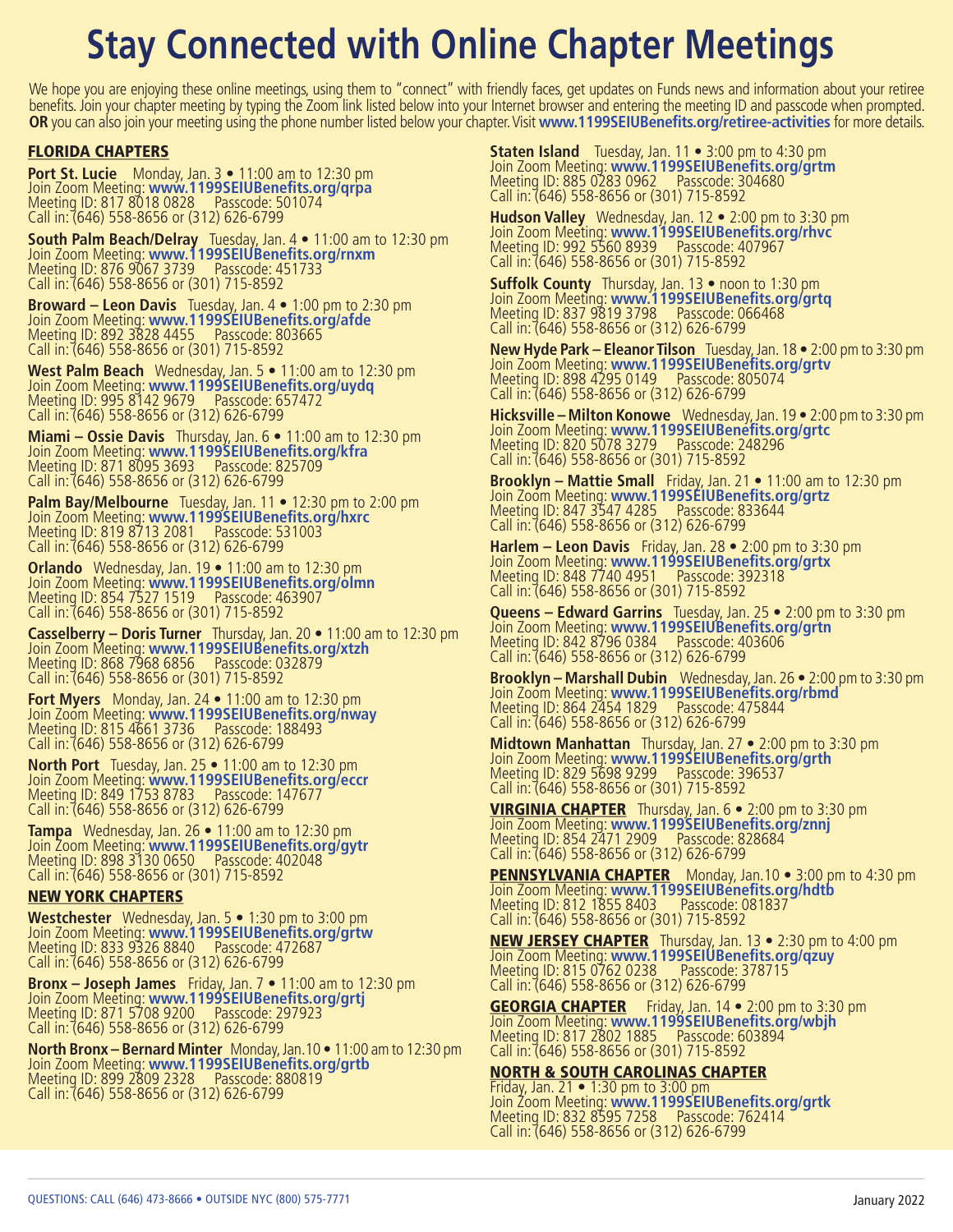## **40-Hour-per-Month Work Rule Waiver Continues**

As we notified you in June 2020, the Pension Fund trustees voted to temporarily waive the disqualifying employment rule, allowing pensioners who returned to the workplace during the public health emergency to continue receiving their pension. That waiver will continue until June 2022.

### HIPAA NOTICE

If you would like a copy of the Funds' Notice of HIPAA Privacy Practices, please visit www.1199SEIUBenefits.org, or request one in writing by writing to the 1199SEIU Benefit Funds Privacy Officer at 498 Seventh Avenue, 9th Floor, New York, NY 10018.

### SUMMARY ANNUAL REPORT 1199SEIU National Benefit Fund for Health and Human Service Employees

This is a summary of the annual report of the 1199SEIU National Benefit Fund for Health and Human Service Employees (the "Fund"), EIN: 13-1628401, for the period January 1, 2020, to December 31, 2020. This is a welfare benefit plan offering life insurance, health, dental, vision and prescription drug benefits. The annual report has been filed with the Employee Benefits Security Administration, as required under the Employee Retirement Income Security Act of 1974 (ERISA).

Except with respect to the benefits specified under "Insurance Information" below, the plan is self-insured and has committed to pay covered claims out of plan assets.

#### Insurance Information

The plan has contracts with Amalgamated Life Insurance Company ("Amalgamated Life"), Guardian Life Insurance Company of America, Excellus BlueCross BlueShield ("Excellus BCBS"), Aetna Life Insurance Company, Humana Medical Plans Inc., Emblem Health and MVP Health Care to pay certain life insurance, dental benefits, and accidental death and dismemberment claims incurred under the terms of the plan. The total premiums paid for the plan year ending December 31, 2020, were \$147,257,672.

Because the Amalgamated Life and Excellus BCBS contracts are so-called "experience-rated" contracts, the premium costs are affected by, among other things, the number and size of claims. Of the total insurance premiums paid for the plan year ending December 31, 2020, the premiums paid under such "experience-rated" contracts were \$12,078,186, and the total of all benefit claims paid under these experience-rated contracts during the plan year was \$11,737,685.

#### Basic Financial Statement

The value of plan assets, after subtracting liabilities of the plan, was \$83,911,703 as of December 31, 2020, compared to \$129,667,010 as of January 1, 2020. During the plan year, the plan experienced a decrease in its net assets of \$45,755,307. This change includes unrealized appreciation and depreciation in the value of plan assets; that is, the difference between the value of the plan's assets at the end of the year and the value of the assets at the beginning of the year, or the cost of assets acquired during the year. During the plan year, the plan had total income of \$1,873,616,780, including employer contributions of \$1,867,501,512, gain in earnings from investments of \$531,525, COBRA payments of \$2,894,811, and other earnings

of \$2,688,932. Plan expenses were \$1,919,372,087. These expenses included \$104,197,885 in administrative expenses, \$1,787,453,382 in benefits paid to participants and beneficiaries, \$38,345 in investment and advisor fees, \$190,012 in interest expenses, \$17,803,592 in lease expenses and \$9,688,871 in other expenses.

#### Your Rights to Additional Information

You have the right to receive a copy of the full annual report, or any part thereof, on request. The items listed below are included in that report:<br>1. An accountant's report:

- An accountant's report;
- 2. Financial information and information on payments to service providers;
- 3. Assets held for investment;<br>4. Insurance information. inclu
- 4. Insurance information, including sales commissions paid by insurance carriers;<br>5. Information regarding any common or collective trusts, pooled separate accour
- Information regarding any common or collective trusts, pooled separate accounts,
- master trusts or 103-12 investment entities in which the plan participates; and<br>6. Actuarial information regarding the funding of the plan
- Actuarial information regarding the funding of the plan.

To obtain a copy of the full annual report, or any part thereof, write to the Board of Trustees of the 1199SEIU National Benefit Fund for Health and Human Service Employees, who is the plan administrator, at PO Box 842, New York, NY 10108-0842, or call Member Services at (646) 473-9200.

You also have the right to receive from the plan administrator, on request and at no charge, a statement of the assets and liabilities of the plan and accompanying notes, or a statement of income and expenses of the plan and accompanying notes, or both. If you request a copy of the full annual report from the plan administrator, these two statements and accompanying notes will be included as part of that report.

You also have the legally protected right to examine the annual report at the main office of the plan at the 1199SEIU National Benefit Fund for Health and Human Service Employees, 498 Seventh Avenue, 9th Floor, New York, NY 10018, and at the U.S. Department of Labor in Washington, DC, or to obtain a copy from the U.S. Department of Labor upon payment of copying costs. Requests to the Department should be addressed to: U.S. Department of Labor, Employee Benefits Security Administration, Public Disclosure Room, 200 Constitution Avenue NW, Suite N-1515, Washington, DC 20210.

### Discrimination Is Against the Law

The 1199SEIU Benefit Funds comply with applicable federal civil rights laws and do not discriminate against or exclude people on the basis of race, color, national origin, age, disability or sex. The Funds provide free aids and services to people with disabilities to communicate effectively with us, such as qualified sign language interpreters and written information in other formats (large print, audio, accessible electronic formats). The Funds provide free language services to people whose primary language is not English, such as qualified interpreters and information written in other languages. If you need these services, contact the Compliance Coordinator. If you believe the Funds have failed to provide these services or discriminated in another way on the basis of race, color, national origin, age, disability or sex, you can file a grievance with: Compliance Coordinator, 498 Seventh Ave, New York, NY 10018; (646) 473-6600 (phone); (646) 473-8959 (fax); PrivacyOfficer@1199Funds.org (email). You can file a grievance in person or by mail, fax or email. If you need help filing a grievance, the Compliance Coordinator can help you.

You can also file a civil rights complaint with the U.S. Department of Health and Human Services, Office for Civil Rights, electronically through the Office for Civil Rights Complaint Portal, available at ocrportal.HHS.gov/ocr/portal/lobby.jsf, or by mail or phone at: U.S. Department of Health and Human Services • 200 Independence Avenue, SW • Room 509F, HHH Building • Washington, DC 20201 • (800) 368-1019; (800) 537-7697 (TDD).

Complaint forms are available at www.HHS.gov/ocr/office/file/index.html.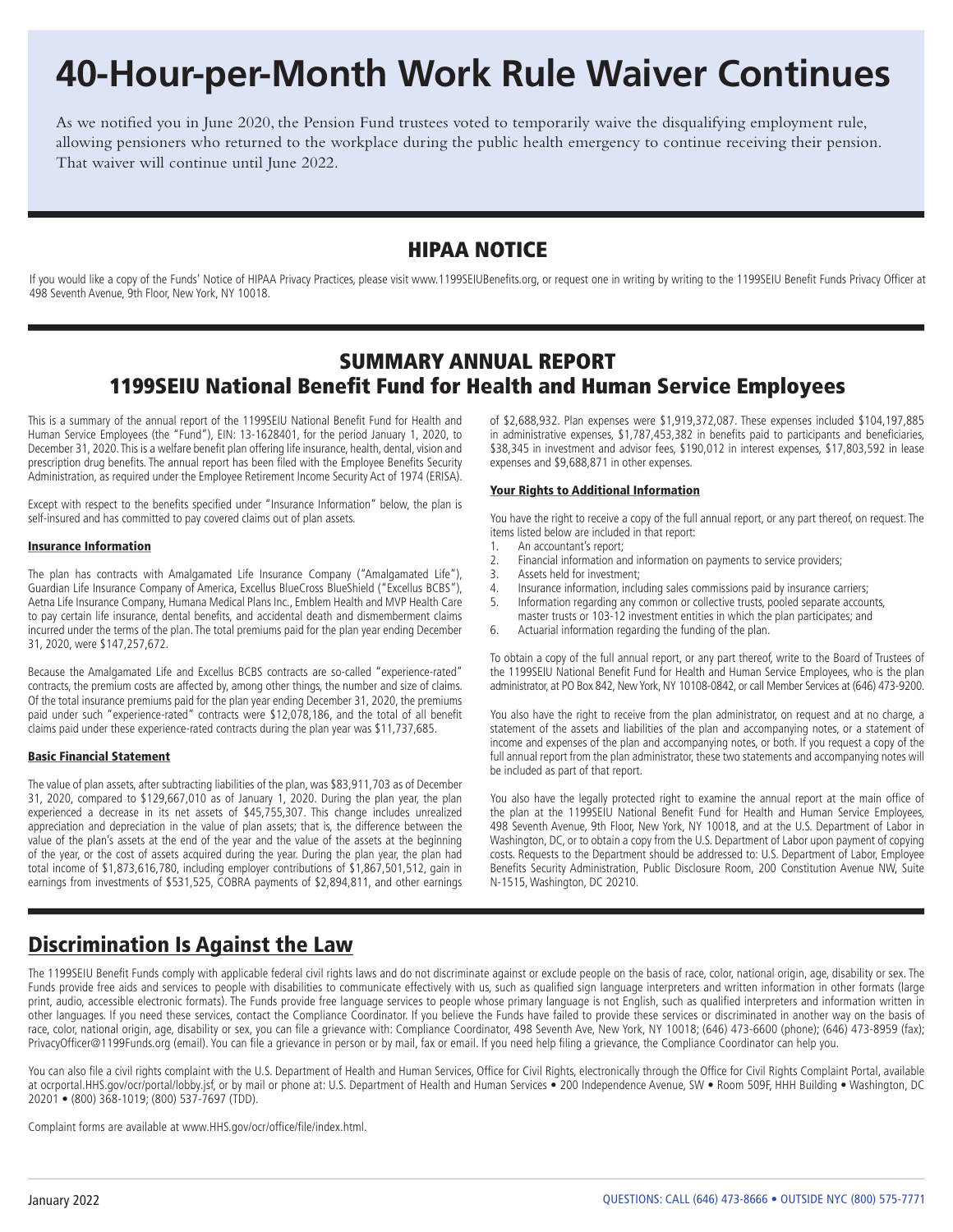### SUMMARY ANNUAL REPORT 1199SEIU Greater New York Benefit Fund

This is a summary of the annual report of the 1199SEIU Greater New York Benefit Fund (the "Fund"), EIN: 13-6125570, for the period January 1, 2020, to December 31, 2020. This is a welfare benefit plan offering life insurance, health, dental, vision and prescription drug benefits. The annual report has been filed with the Employee Benefits Security Administration, as required under the Employee Retirement Income Security Act of 1974 (ERISA).

Except with respect to the benefits specified under "Insurance Information" below, the plan is self-insured and has committed to pay covered claims out of plan assets.

#### Insurance Information

The plan has contracts with Amalgamated Life Insurance Company ("Amalgamated Life") and Cigna Health and Life Insurance Company ("Cigna") to pay certain life insurance and dental benefits claims incurred under the terms of the plan. The total premiums paid for the plan year ending December 31, 2020, were \$1,312,005.

Because the Amalgamated Life and Cigna contracts are so-called "experience-rated" contracts, the premium costs are affected by, among other things, the number and size of claims. Of the total insurance premiums paid for the plan year ending December 31, 2020, the premiums paid under such "experience-rated" contracts were \$832,336, and the total of all benefit claims paid under these experience-rated contracts during the plan year was \$1,163,134.

#### Basic Financial Statement

The value of plan assets, after subtracting liabilities of the plan, was \$50,095,606 as of December 31, 2020, compared to \$92,008,488 as of January 1, 2020. During the plan year, the plan experienced a decrease in its net assets of \$41,912,882. This change includes unrealized appreciation and depreciation in the value of plan assets; that is, the difference between the value of the plan's assets at the end of the year and the value of the assets at the beginning of the year, or the cost of assets acquired during the year. During the plan year, the plan had total income of \$203,398,544, including employer contributions of \$199,058,117, a gain in earnings from investments of \$266,874, COBRA payments of \$304,760, member spousal contributions of \$3,646,223 and other earnings of \$122,570. Plan expenses were \$245,311,426. These

expenses included \$14,816,175 in administrative expenses and \$2,483,120 in other expenses, \$227,950,708 in benefits paid to participants and beneficiaries, and \$61,423 in investment and advisor fees.

#### Your Rights to Additional Information

You have the right to receive a copy of the full annual report, or any part thereof, on request. The items listed below are included in that report:

- 1. An accountant's report;<br>2. Financial information are
- 2. Financial information and information on payments to service providers;<br>3. Assets held for investment:
- 3. Assets held for investment;<br>4. Insurance information, inclu
- 4. Insurance information, including sales commissions paid by insurance carriers;<br>5. Transactions in excess of 5 percent of the plan assets:
- Transactions in excess of 5 percent of the plan assets;
- 6. Information regarding any common or collective trusts, pooled separate accounts, master trusts or 103-12 investment entities in which the plan participates; and<br>The Actuarial information regarding the funding of the plan
- Actuarial information regarding the funding of the plan.

To obtain a copy of the full annual report, or any part thereof, write to the Board of Trustees of the 1199SEIU Greater New York Benefit Fund, who is the plan administrator, at PO Box 842, New York, NY 10108-0842, or call Member Services at (646) 473-9200.

You also have the right to receive from the plan administrator, on request and at no charge, a statement of the assets and liabilities of the plan and accompanying notes, or a statement of income and expenses of the plan and accompanying notes, or both. If you request a copy of the full annual report from the plan administrator, these two statements and accompanying notes will be included as part of that report.

You also have the legally protected right to examine the annual report at the main office of the plan at the 1199SEIU Greater New York Benefit Fund, 498 Seventh Avenue, 9th Floor, New York, NY 10018, and at the U.S. Department of Labor in Washington, DC, or to obtain a copy from the U.S. Department of Labor upon payment of copying costs. Requests to the Department should be addressed to: U.S. Department of Labor, Employee Benefits Security Administration, Public Disclosure Room, 200 Constitution Avenue NW, Suite N-1515, Washington, DC 20210.

## SUMMARY ANNUAL REPORT 1199SEIU National Benefit Fund for Home Care Employees

This is a summary of the annual report of the 1199SEIU National Benefit Fund for Home Care Employees (the "Fund"), EIN: 13-4129368, for the period January 1, 2020, to December 31, 2020. This is a welfare benefit plan offering life insurance, health, dental, vision and prescription drug benefits. The annual report has been filed with the Employee Benefits Security Administration, as required under the Employee Retirement Income Security Act of 1974 (ERISA).

Except with respect to the benefits specified under "Insurance Information" below, the plan is self-insured and has committed to pay covered claims out of plan assets.

#### Insurance Information

The plan has contracts with Amalgamated Life Insurance Company ("Amalgamated Life") and Dentcare Delivery Systems, Inc. ("Dentcare"), to pay certain life insurance and dental benefits claims incurred under the terms of the plan. The total premiums paid for the plan year ending December 31, 2020, were \$1,587,515.

Because the Amalgamated Life and Dentcare contracts are so-called "experience-rated" contracts, the premium costs are affected by, among other things, the number and size of claims. Of the total insurance premiums paid for the plan year ending December 31, 2020, the premiums paid under such "experience-rated" contracts were \$1,199,097, and the total of all benefit claims paid under these experience-rated contracts during the plan year was \$1,927,176.

#### Basic Financial Statement

The value of plan assets, after subtracting liabilities of the plan, was \$171,261,752 as of December 31, 2020, compared to \$214,007,871 as of January 1, 2020. During the plan year, the plan experienced a decrease in its net assets of \$42,746,119. This change includes unrealized appreciation and depreciation in the value of plan assets; that is, the difference between the value of the plan's assets at the end of the year and the value of the assets at the beginning of the year, or the cost of assets acquired during the year. During the plan year, the plan had total income of \$184,553,876, including employer contributions of \$166,900,039, a gain in earnings from investments of \$8,414,430, COBRA payments of \$155,820, member premiums of \$8,826,545 and other income of \$257,042. Plan expenses were \$227,299,995.

These ,expenses included \$12,907,989 in administrative expenses, \$212,823,191 in benefits paid to participants and beneficiaries, \$1,411,238 in other expenses and \$157,577 in investment expenses.

#### Your Rights to Additional Information

You have the right to receive a copy of the full annual report, or any part thereof, on request. The items listed below are included in that report:<br>1. An accountant's report;

- 1. An accountant's report;<br>2. Financial information are
- 2. Financial information and information on payments to service providers;
- 3. Assets held for investment;<br>4. Insurance information. inclu
- 4. Insurance information, including sales commissions paid by insurance carriers;<br>5. Information regarding any common or collective trusts, pooled separate accoun
- Information regarding any common or collective trusts, pooled separate accounts, master trusts or 103-12 investment entities in which the plan participates; and<br>6. Actuarial information regarding the funding of the plan
- Actuarial information regarding the funding of the plan.

To obtain a copy of the full annual report, or any part thereof, write to the Board of Trustees of the 1199SEIU National Benefit Fund for Home Care Employees, who is the plan administrator, at PO Box 842, New York, NY 10108-0842, or call Member Services at (646) 473-9200.

You also have the right to receive from the plan administrator, on request and at no charge, a statement of the assets and liabilities of the plan and accompanying notes, or a statement of income and expenses of the plan and accompanying notes, or both. If you request a copy of the full annual report from the plan administrator, these two statements and accompanying notes will be included as part of that report.

You also have the legally protected right to examine the annual report at the main office of the plan at the 1199SEIU National Benefit Fund for Home Care Employees, 498 Seventh Avenue, 9th Floor, New York, NY 10018, and at the U.S. Department of Labor in Washington, DC, or to obtain a copy from the U.S. Department of Labor upon payment of copying costs. Requests to the Department should be addressed to: U.S. Department of Labor, Employee Benefits Security Administration, Public Disclosure Room, 200 Constitution Avenue NW, Suite N-1515, Washington, DC 20210.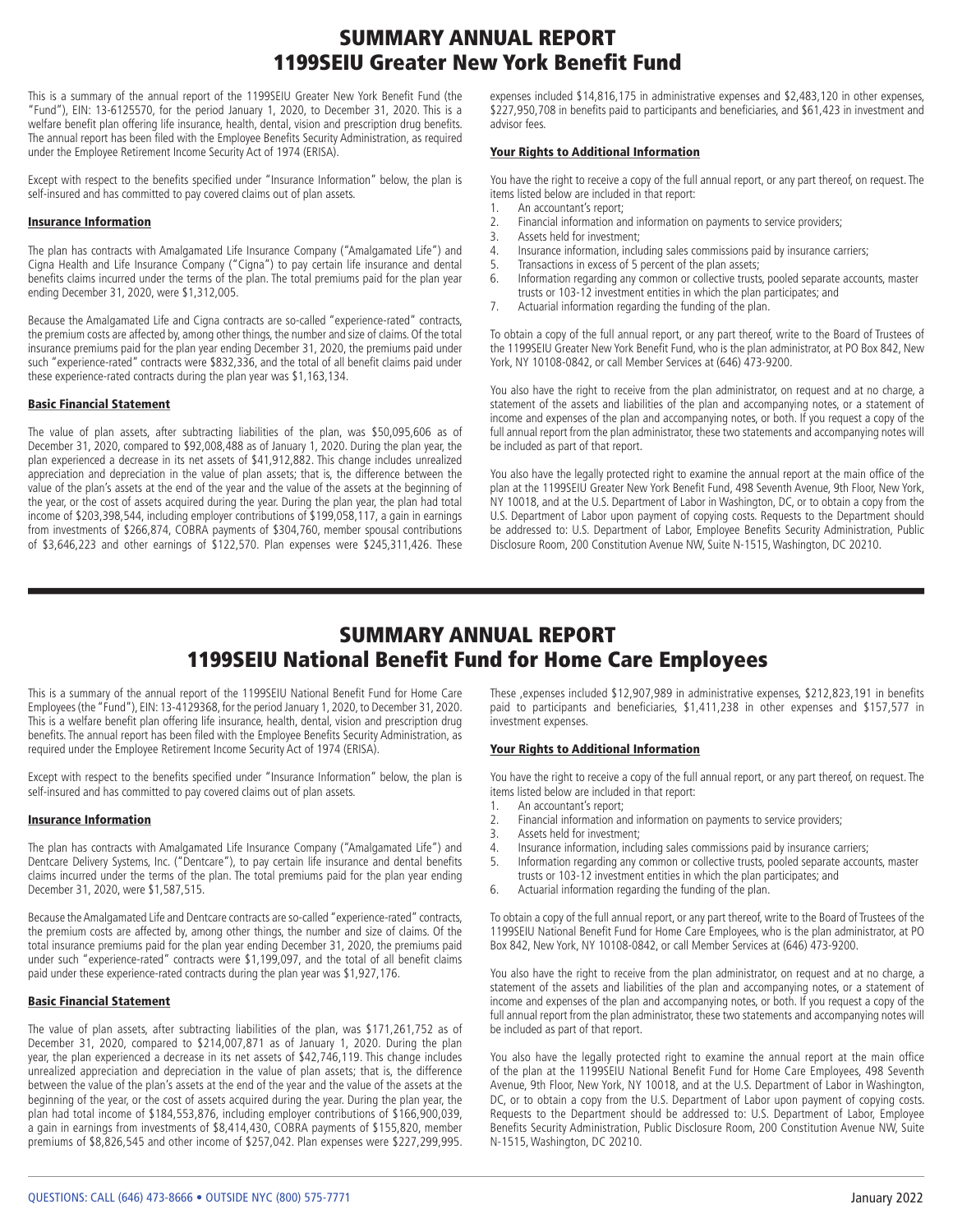## 1199SEIU NATIONAL BENEFIT FUND FOR HEALTH AND HUMAN SERVICE EMPLOYEES SUMMARY OF MATERIAL MODIFICATIONS

This Summary of Material Modifications describes changes that affect your welfare benefit plan and updates the Summary Plan Description ("SPD") and Summary of Benefits and Coverage ("SBC") that was previously distributed to you. You should keep this summary with your current SPD and SBC until the booklet is updated to reflect the changes discussed herein.

Effective on or about September 9, 2021, the 1199SEIU National Benefit Fund for Health and Human Service Employees (the "Fund") SBC and SPD and/or Plan shall be amended to provide that the Plan will cover Partial Hospitalization Programs ("PHP") for substance abuse disorders, and to clarify its restrictions on custodial care charges and unproven procedures. The following underlined and bold language shall be added to the SPD and the strikethrough language shall be omitted:

#### OVERVIEW and SECTION II.C

• Benefits are not provided for care in a sub-acute nursing home or skilled nursing facility

#### **WHAT IS NOT COVERED**

…

The Benefit Fund does not cover:

- … • Care or service in a nursing home, skilled nursing facility, rest home or convalescent home
- Custodial care or sub-acute care in a hospital, skilled nursing facility, **nursing home** or any other institution
- **Inpatient sub-acute care in a hospital**

#### SECTION II (INTRO), SECTION II. A, SECTION II. B

To Pre-certify inpatient **and intermediate** behavioral health treatment (mental health or alcohol/substance abuse treatment).

#### OVERVIEW AND SECTION II. E

**PROGRAM FOR BEHAVIORAL HEALTH: MENTAL HEALTH AND ALCOHOL/SUBSTANCE ABUSE**

Mental **Behavioral** Health Benefits

Outpatient Care

• Outpatient visits

• Intensive Outpatient Programs

**Note:** • **Outpatient** Physical/Occupational/Speech therapy for **medical** conditions associated with autism or developmental delay **is also covered**.

Inpatient Care

- Medically Necessary **Inpatient** mental health admissions in a hospital
- Partial Hospitalization Programs
- **Inpatient detoxification and rehabilitation**

#### **Intermediate Care**

- **Intensive Outpatient Programs**
- **Partial Hospitalization Programs**

**Note: All Inpatient and Intermediate Care must be pre-certified.** …

#### Language Assistance Services

ATENCIÓN: Si habla español, tiene a su disposición servicios gratuitos de asistencia lingüística. Llame al (646) 473-9200.

注意:如果您使用繁體中文,您可以免費獲得語言援助 服務。請致電 (646) 473-9200。

ВНИМАНИЕ: Если вы говорите на русском языке, то вам доступны бесплатные услуги перевода. Звоните (646) 473-9200.

ATANSYON: Si w pale Kreyòl Ayisyen, gen sèvis èd pou lang ki disponib gratis pou ou. Rele (646) 473-9200.

주의: 한국어를 사용하시는 경우, 언어 지원 서비스를 무료로 이용하실 수 있습니다(646) 473-9200.

ATTENZIONE: In caso la lingua parlata sia l'italiano, sono disponibili servizi di assistenza linguistica gratuiti. Chiamare il numero (646) 473-9200.

 פאר אייך שפראך הילף סערוויסעס פריי פון אפצאל .רופט אויפמערקזאם: אויב איר רעדט אידיש, זענען פארהאן (646) 473-9200.

আছে। উপলব্ধ পরিষেরা সহায়তা ভাষা নিংখনচায় তাহলে পারেন বলতে কথা ,বাংলা আপনি যদি করুনঃ লক্ষ্য ১ করুন ফোন (646) 473-9200.

UWAGA: Jeżeli mówisz po polsku, możesz skorzystać z bezpłatnej pomocy językowej. Zadzwoń pod numer (646) 473-9200.

اذكر اللغة، فإن خدمات المساعدة اللغوية تتوافر لك بالمجان. اتصل برقم .473-9200 (646) ملحوظة: إذا كنت تتحدث

PARTIAL HOSPITALIZATION PROGRAMS (PHP) FOR MENTAL HEALTH AND INTENSIVE OUTPATIENT PROGRAMS (IOP) FOR MENTAL HEALTH AND ALCOHOL/ SUBSTANCE ABUSE PHPs and IOPs provide intermediate levels of coordinated care and can help prevent hospitalizations and restore maximum function in a clinically appropriate setting. To Pre-certify these services, call the Fund at (646) 473-6868. **Note: Custodial care charges for intermediate care rendered at a facility are not covered by the Fund. If you receive behavioral health services at a residential treatment center, only services that qualify as the covered services listed above will be covered.**

#### SECTION VII.D

#### **WHAT IS NOT COVERED**

• Charges for services that are custodial in nature, **including custodial care charges at** Skilled Nursing and Residential Treatment Facilities.

#### SECTION IX

#### **Experimental or Unproven**

Any investigational or unproven treatment, procedure, facility, equipment, drug, device or supply which does not meet any one or more of the following criteria…The improvement in net health outcomes must be attainable under the usual conditions of medical practice, **and be significant compared to conventional treatment.** \_\_\_\_\_\_\_\_\_\_\_\_\_\_\_\_\_\_\_\_\_\_\_\_\_\_\_\_\_\_\_\_\_\_\_\_\_\_\_\_\_\_\_\_\_\_\_\_\_\_\_\_\_\_\_\_\_\_\_\_\_\_\_\_\_\_\_\_\_

This summary only highlights the key changes made to the 1199SEIU National Benefit Fund for Health and Human Service Employees. Summaries of material modifications together with the Summary Plan Description make up your official plan descriptions; please keep them together and refer to them as necessary. If you would like to review the Plan Document or have any questions, please contact the Fund's Member Services Representatives at (646) 473-9200.

The National Benefit Fund for Health and Human Service Employees believes it is a "grandfathered health plan" under the Patient Protection and Affordable Care Act (the "Affordable Care Act"). A grandfathered health plan can preserve certain basic health coverage that was already in effect when that law was enacted in 2010. Being a grandfathered health plan means that this plan may not include certain consumer protections of the Affordable Care Act that apply to other plans, for example, the requirement for an external review process for claims appeals. However, grandfathered health plans must comply with certain other consumer protections in the Affordable Care Act, for example, the elimination of lifetime limits on benefits. The Wage Class III plan is not a grandfathered health plan. Questions regarding which protections apply and which protections do not apply to a grandfathered health plan can be directed to the Plan Administrator at (646) 473-9200. You may also contact the Employee Benefits Security Administration, U.S. Department of Labor at (866) 444-3272 or www.DOL.gov/ebsa/healthreform. This website has a table summarizing which protections do and do not apply to grandfathered health plans.

The plan sponsor of the 1199SEIU National Benefit Fund for Health and Human Service Employees reserves the right to amend or terminate the Fund, or any part of it, at any time.

> ATTENTION: Si vous parlez français, des services d'aide linguistique vous sont proposés gratuitement. Appelez (646) 473-9200.

శ్రద్ధ పెట్టండి: ఒకవేళ మీరు తెలుగు భాష మాట్లాడుతున్నట్లయితే, మీ కొరకు తెలుగు భాషా సహాయక సేవలు ఉచితంగా లభిస్తాయి. (646) 473-9200

PAUNAWA: Kung nagsasalita ka ng Tagalog, maaari kang gumamit ng mga serbisyo ng tulong sa wika nang walang bayad. Tumawag sa (646) 473-9200.

ΠΡΟΣΟΧΗ: Αν μιλάτε ελληνικά, στη διάθεσή σας βρίσκονται υπηρεσίες γλωσσικής υποστήριξης, οι οποίες παρέχονται δωρεάν. Καλέστε (646) 473-9200.

KUJDES: Nëse flitni shqip, për ju ka në dispozicion shërbime të asistencës gjuhësore, pa pagesë. Telefononi në (646) 473-9200.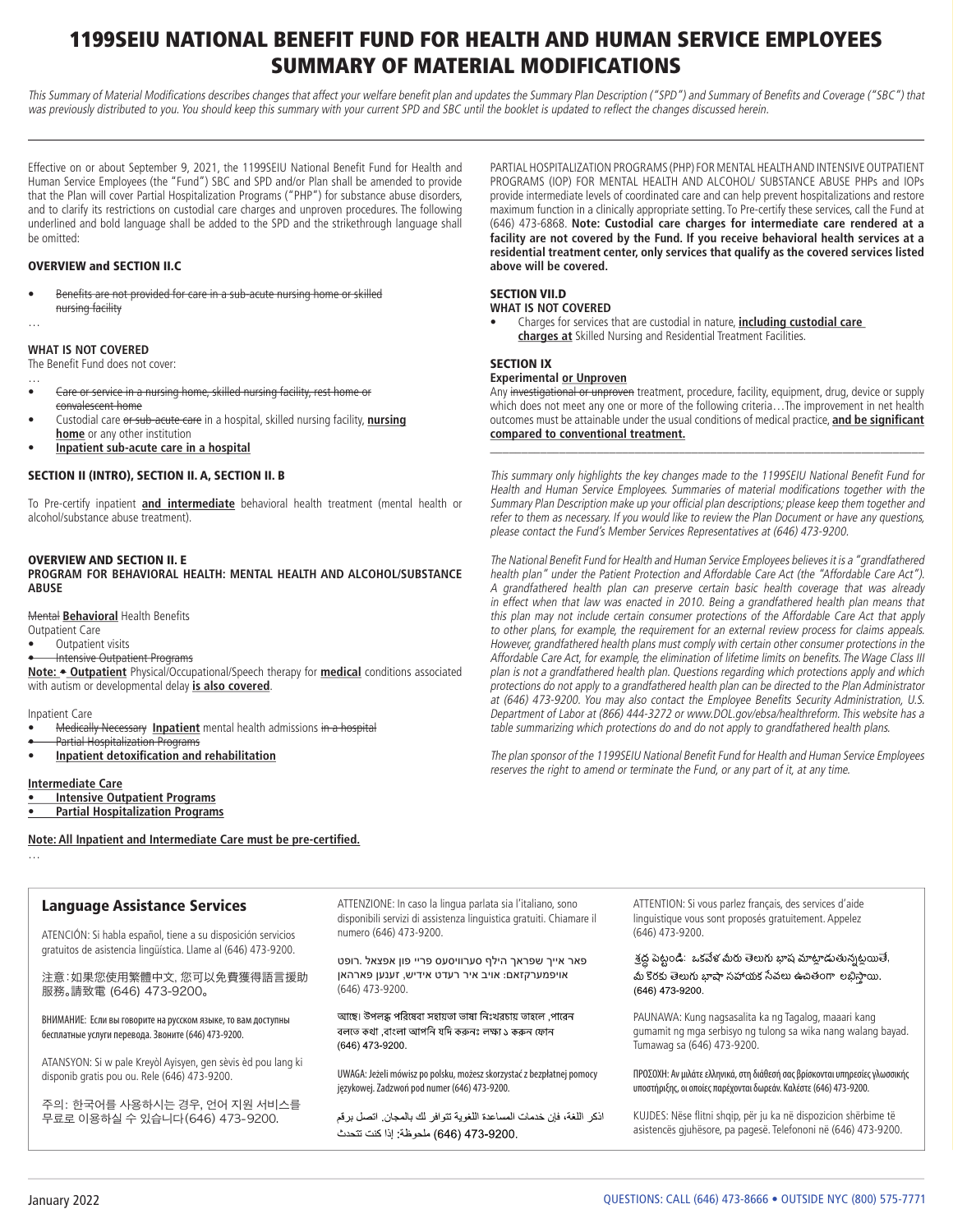## 1199SEIU GREATER NEW YORK BENEFIT FUND SUMMARY OF MATERIAL MODIFICATIONS

This Summary of Material Modifications describes changes that affect your welfare benefit plan and updates the Summary Plan Description ("SPD") and Summary of Benefits and Coverage ("SBC") that was previously distributed to you. You should keep this summary with your current SPD and SBC until the booklet is updated to reflect the changes discussed herein.

Effective on or about September 14, 2021, the 1199SEIU Greater New York Benefit Fund (the "Fund") SPD and SBC shall be amended to provide that the Plan will cover Partial Hospitalization Programs ("PHP") for substance abuse disorders, and to clarify its restrictions on custodial care charges. The following underlined and bold language shall be added to the SPD and the strikethrough language shall be omitted:

#### SECTION II.C

Benefit Brief

…

• Benefits are not provided for care in a sub-acute nursing home or skilled nursing facility

#### **WHAT IS NOT COVERED**

- ... • Care or service in a nursing home, skilled nursing facility, rest home or convalescent home
- Custodial care or sub-acute care in a hospital, **residential facility, nursing home** or any other institution
- **Care in a skilled nursing facility other than hospice care as described in this Section**

#### SECTION II (INTRO)

To pre-certify inpatient **and intermediate** behavioral health treatment (mental health or alcohol/substance abuse).

#### SECTION II.B

• To pre-certify inpatient **and intermediate** mental health or alcohol/ substance abuse treatment

#### OVERVIEW and SECTION II. E **PROGRAM FOR BEHAVIORAL HEALTH: MENTAL HEALTH AND ALCOHOL/SUBSTANCE ABUSE**

#### Mental **Behavioral** Health Benefits

Outpatient Care

- Outpatient visits \$5 co-payment
- Intensive Outpatient Programs (IOP)

**Note: Outpatient Physical/Occupational/Speech therapy for medical conditions associated with autism or developmental delay is also covered. See Section II.H.**

Inpatient Care

- Medically Necessary **Inpatient** mental health admissions in a hospital
- Partial Hospitalization Programs (PHP)
- **Inpatient detoxification and rehabilitation**

**Intermediate Care**

- **Intensive Outpatient Programs**
- **Partial Hospitalization Programs**

#### **Note: All Inpatient and Intermediate Care must be pre-certified.** ALCOHOL/SUBSTANCE ABUSE BENEFITS

When Medically Necessary, you are covered for diagnosis and treatment of alcoholism and/or

substance abuse.

- Outpatient Care
- Outpatient visits– \$5 co-payment • Intensive Outpatient Programs(IOP)

Inpatient Care

- Medically Necessary services for inpatient detoxification and rehabilitation
- …

PARTIAL HOSPITALIZATION PROGRAMS FOR MENTAL HEALTH AND INTENSIVE OUTPATIENT PROGRAMS FOR MENTAL HEALTH AND ALCOHOL/SUBSTANCE ABUSE

Partial Hospitalization Programs (PHP) and Intensive Outpatient Programs (IOP) provide intermediate levels of coordinated care and can prevent hospitalizations and help to restore maximum function in a clinically appropriate setting.

#### **Note: Custodial care charges for intermediate care rendered at a facility are not covered by the Fund. If you receive behavioral health services at a residential treatment center, only services that qualify as the covered services listed above will be covered.**

#### SECTION II.H

… • Physical/Occupational/Speech therapy: up to 25 visits per discipline per year. Prior approval is required for additional visits. Habilitation therapies are not covered to the extent there is other coverage available from either a government agency or program through a special organization.

#### SECTION II.I

**SERVICES REQUIRING PRIOR AUTHORIZATION**

#### … **RE/HABILITATIVE THERAPIES**

**Physical/Occupational/Speech therapies beyond 25 visits per discipline per year must be authorized in advance by the Plan Administrator.**

#### SECTION VII.D

#### **WHAT IS NOT COVERED**

• Charges for services that are custodial in nature **or inpatient charges for intermediate care.** 

This summary only highlights the key changes made to the 1199SEIU Greater New York Benefit Fund. Summaries of material modifications together with the Summary Plan Description make up your official plan descriptions; please keep them together and refer to them as necessary. If you would like to review the Plan Document or have any questions, please contact the Fund's Member Services Representatives at (646) 473-9200.

\_\_\_\_\_\_\_\_\_\_\_\_\_\_\_\_\_\_\_\_\_\_\_\_\_\_\_\_\_\_\_\_\_\_\_\_\_\_\_\_\_\_\_\_\_\_\_\_\_\_\_\_\_\_\_\_\_\_\_\_\_\_\_\_\_\_\_\_\_

The plan sponsor of the 1199SEIU Greater New York Benefit Fund reserves the right to amend or terminate the Fund, or any part of it, at any time.